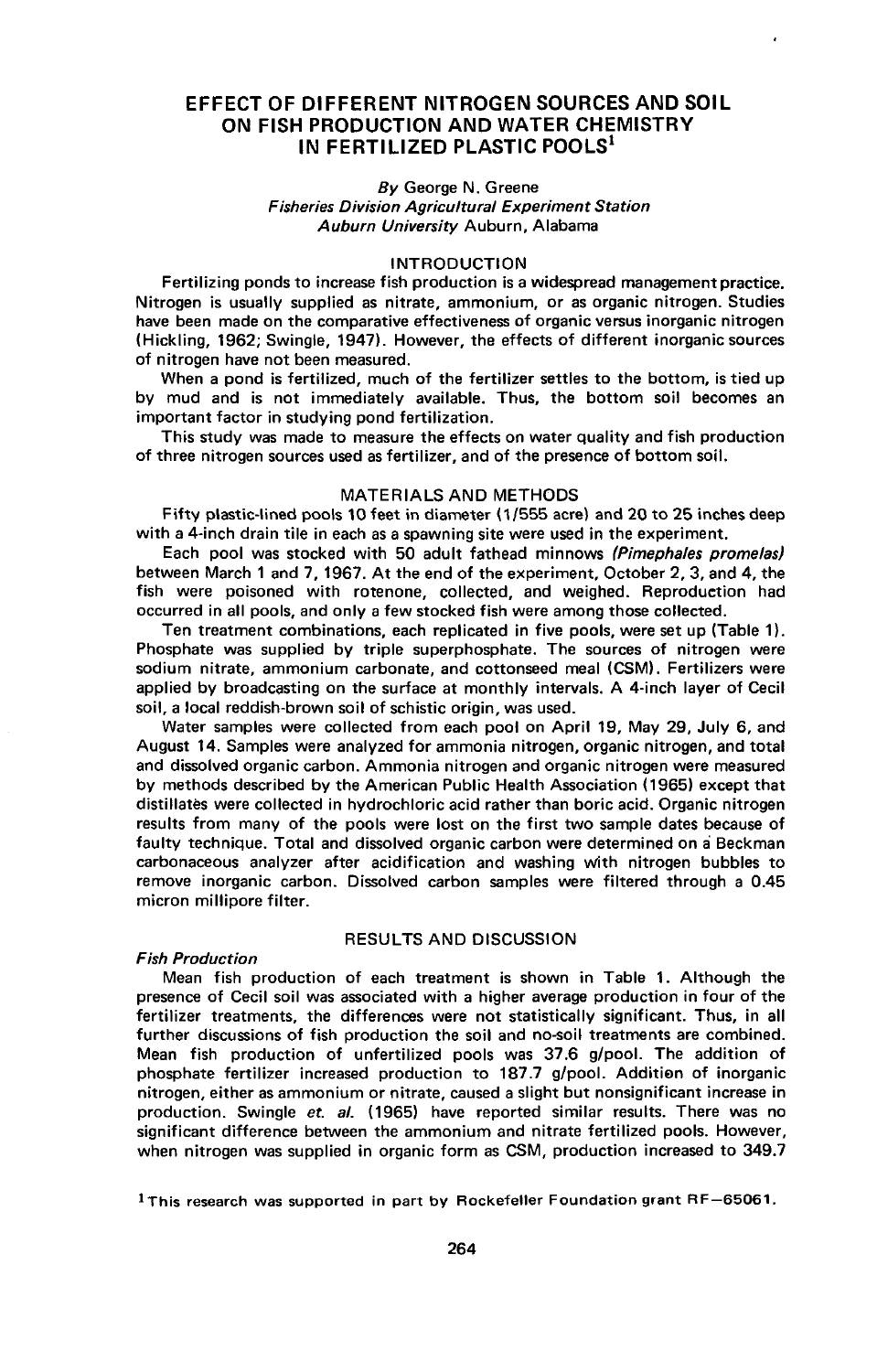|     |                                                                                             |                                                                                        | TABLE 1<br>Treatments, Mean Fish Production and Results of Chemical Analyses in Fertilized Pools. |                                                                 |                                                                                                             |                                                                                                                                                                                                                                         |  |
|-----|---------------------------------------------------------------------------------------------|----------------------------------------------------------------------------------------|---------------------------------------------------------------------------------------------------|-----------------------------------------------------------------|-------------------------------------------------------------------------------------------------------------|-----------------------------------------------------------------------------------------------------------------------------------------------------------------------------------------------------------------------------------------|--|
|     |                                                                                             |                                                                                        |                                                                                                   |                                                                 |                                                                                                             |                                                                                                                                                                                                                                         |  |
|     | ertilizer                                                                                   | Soil                                                                                   | $F_{\text{e}}^{i_{\text{th}}}$                                                                    |                                                                 | sisco<br>20 m = 0 m = 0 m = 0 m = 0 m<br>20 m = 0 m = 0 m = 0 m = 0 m<br>20 m = 0 m = 0 m = 0 m = 0 m = 0 m | were<br>Singles and contract contract of the segment<br>Singles and contract contract of the segment of the segment of the segment of the segment of the segment of th<br>Singles and contract of the segment of the segment of the seg |  |
|     |                                                                                             |                                                                                        |                                                                                                   |                                                                 |                                                                                                             |                                                                                                                                                                                                                                         |  |
|     |                                                                                             |                                                                                        |                                                                                                   |                                                                 |                                                                                                             |                                                                                                                                                                                                                                         |  |
|     |                                                                                             |                                                                                        |                                                                                                   |                                                                 |                                                                                                             |                                                                                                                                                                                                                                         |  |
| 265 |                                                                                             |                                                                                        |                                                                                                   |                                                                 |                                                                                                             |                                                                                                                                                                                                                                         |  |
|     |                                                                                             |                                                                                        |                                                                                                   |                                                                 |                                                                                                             |                                                                                                                                                                                                                                         |  |
|     |                                                                                             |                                                                                        |                                                                                                   |                                                                 |                                                                                                             |                                                                                                                                                                                                                                         |  |
|     |                                                                                             |                                                                                        |                                                                                                   |                                                                 |                                                                                                             |                                                                                                                                                                                                                                         |  |
|     |                                                                                             |                                                                                        |                                                                                                   |                                                                 |                                                                                                             |                                                                                                                                                                                                                                         |  |
|     |                                                                                             |                                                                                        |                                                                                                   |                                                                 |                                                                                                             |                                                                                                                                                                                                                                         |  |
|     | <b>DOCATIONS</b><br>DOCATIONS CONTROL<br>DOCATIONS CONTROL<br>CONTROLS CONTROL<br>DOCATIONS | perial results<br>Compare de la period<br>Compare de la period<br>Compare de la period |                                                                                                   |                                                                 |                                                                                                             |                                                                                                                                                                                                                                         |  |
|     | $\ddot{ }$                                                                                  |                                                                                        | <b>Production</b> of the state of the state of                                                    | $\mathbf{r}$ and $\mathbf{r}$ and $\mathbf{r}$ and $\mathbf{r}$ |                                                                                                             |                                                                                                                                                                                                                                         |  |

1. Each application supplied 8 lbs. of P<sub>2</sub>O<sub>5</sub> and 8 lbs. of nitrogen (where applicable) per acre.<br>2. Cottonseed Meal. 1. Each application supplied 8 Ibs. of PzOs and 8 Ibs. of nitrogen (where applicable) per acre.

2. Cottonseed Meal.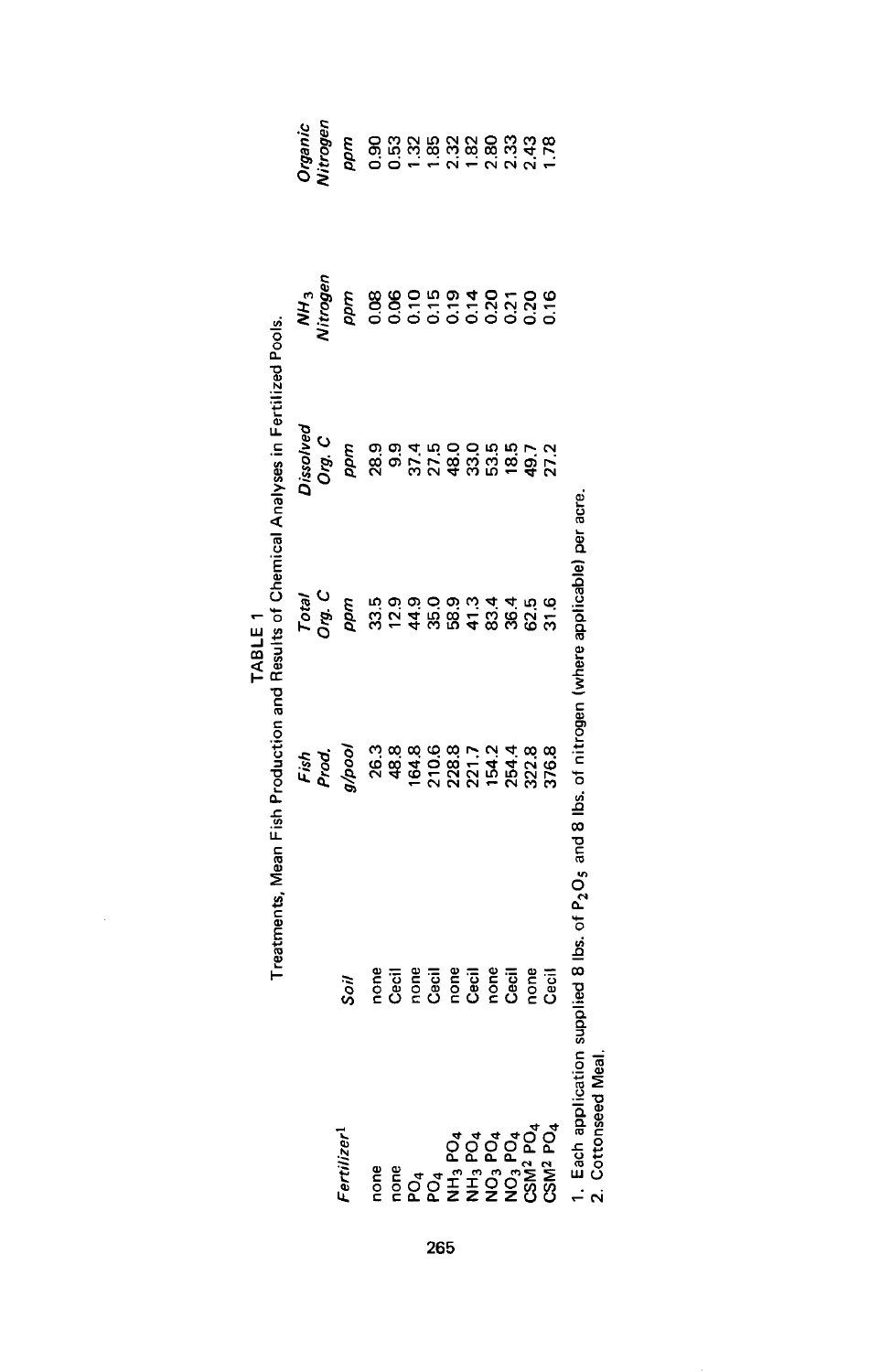g/pool. Almost any organic fertilizer material is a source of food for some lower organisms in the food chain if not for the fish. Thus, the high production with CSM was probably due to its utilization as food by the fish and fish-food organisms.

#### Chemical Factors

Mean results of chemical analyses in each treatment are shown in Table 1. The presence of Cecil soil had no measurable effect on ammonia nitrogen or organic nitrogen in the water. However, pools with Cecil soil had significantly less total and dissolved organic carbon than pools without soil. Pools with soil had an average of approximately 55 percent of the organic carbon that pools without soil contained. Perhaps soil particles adsorbed the organic matter from the water or the soil tied up the nutrients thus allowing a lower level of plankton growth and less production of organic matter.

The relation of chemical factors to fertilizer treatments is more complex. The fertilizer treatments had no significant effect on dissolved organic carbon.

The relationships between fertilizer treatments and the total organic carbon content were:

| Fertilizer treatment | NO2   | NH <sub>2</sub> | Org. N | PO.   | None  |  |
|----------------------|-------|-----------------|--------|-------|-------|--|
| Mean total           | 59.96 | 50.09           | 47.74  | 39.97 | 23.47 |  |
| Organic carbon (ppm) |       |                 |        |       |       |  |

Means underlined by the same line are not significantly different at the 5 percent level.

The relationships between fertilizer treatments and the ammonia nitrogen content were:

| Fertilizer treatment                            | NO <sub>3</sub> | Org. N | NH <sub>2</sub> | PO <sub>4</sub> | None  |
|-------------------------------------------------|-----------------|--------|-----------------|-----------------|-------|
| Mean ammonia nitrogen (ppm) 0.202               |                 | 0.181  | 0.166           | 0.130           | 0.068 |
| Underlining has the same significance as above. |                 |        |                 |                 |       |

An analysis of the ammonia data by sampling dates showed that only in the first sample (April 19) was the phosphate fertilizer treatment significantly lower than the three nitrogen fertilizer treatments. Data collected on this date account for it being lower overall than the nitrogen fertilizer treatments. Apparently between the first and second sampling dates the phosphate fertilized pools accumulated sufficient nitrogen by nitrogen fixation to become equivalent to pools fertilized with nitrogen.

The relationship of organic nitrogen to fertilizer treatments was obscured by the fact that the data were incomplete; however, the same general pattern appeared. The unfertilized treatment had significantly less organic nitrogen than fertilized treatments. The four fertilizer treatments were not significantly different from each other, although the nitrate and organic nitrogen fertilizer treatments were the highest.

#### SUMMARY AND CONCLUSIONS

Fertilization with phosphate only increased fish production an average of five times above that of unfertilized pools. The additional use of inorganic nitrogen, either ammonia or nitrate, caused a small but nonsignificant increase in production. The use of an organic nitrogen source resulted in a significant increase in production to 9.3 times that of unfertilized pools. This was apparently a result of its utilization as food by the fish and organisms lower in the food chain.

The presence of Cecil soil had no effect on fish production or upon ammonia or organic nitrogen. However, the presence of soil decreased the total and dissolved organic carbon in the water.

Three of the four water quality measures, organic nitrogen, ammonia nitrogen, and total organic carbon, were higher in fertilized pools than in unfertilized pools. Among fertilizer treatments the nitrate fertilizer was always significantly higher than phosphate fertilizer. The other two fertilizer treatments were intermediate and usually were not significantly different from either extreme. The fourth water quality measure, dissolved organic carbon, showed no significant differences between fertilizer treatments, or between fertilized and unfertilized treatments.